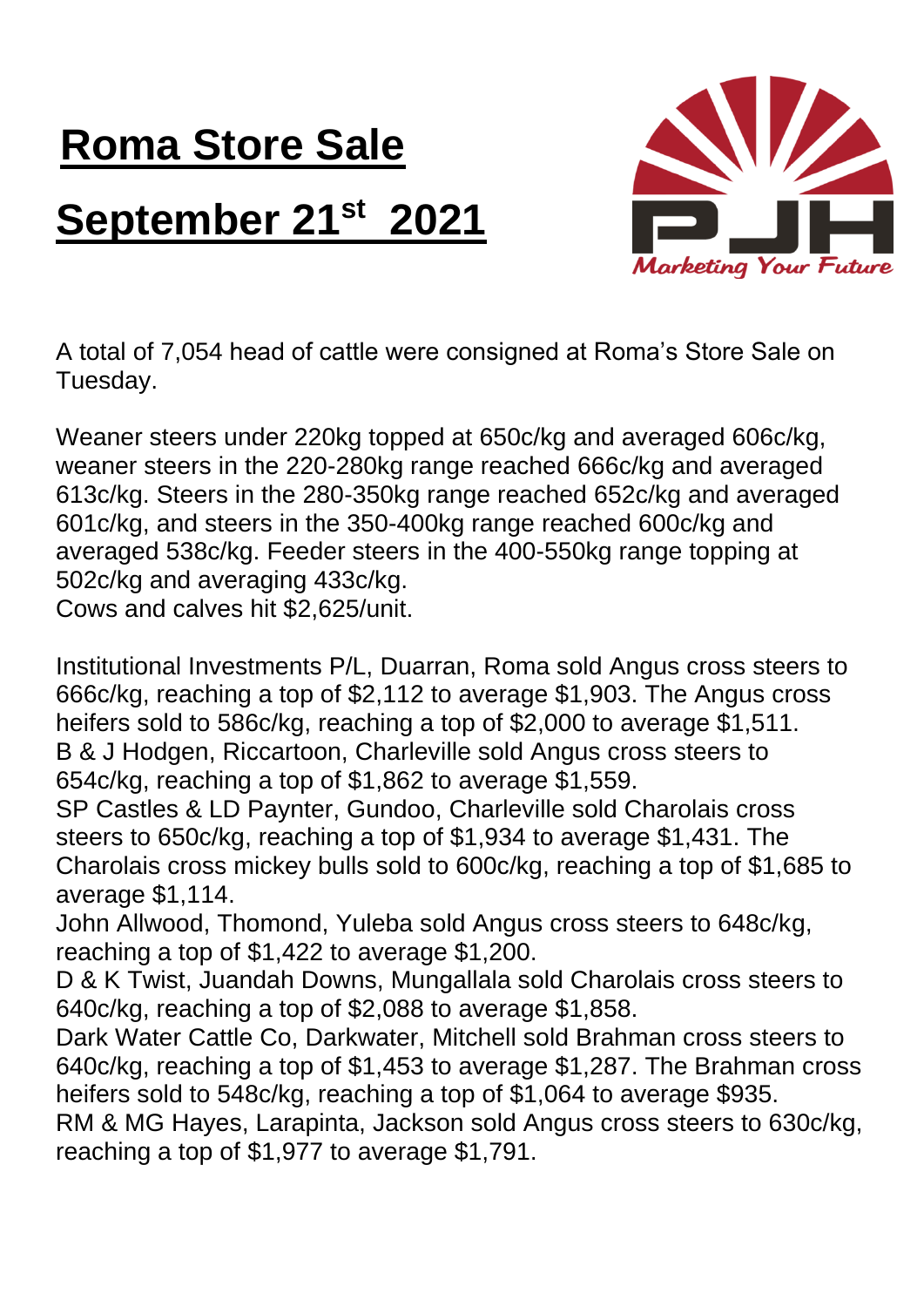Dart Pastoral Co, Thirlstone, Roma sold Charolais cross steers to 620c/kg, reaching a top of \$2,174 to average \$1,936. The Charolais cross heifers sold to 528c/kg, reaching a top of \$1,708 to average \$1,608. IJ & DA Forbes, Debian, Roma sold Simmental cross steers to 618c/kg, reaching a top of \$1,534 to average \$1,534.

BV Rolfe, Nindinna, Roma sold Charolais cross steers to 612c/kg, reaching a top of \$1,915 to average \$1,915. The Charolais cross heifers sold to 582c/kg, reaching a top of \$1,725 to average \$1,725.

Graeme Waldron, Stormhill, Longreach sold Charolais cross steers to 612c/kg, reaching a top of \$1,825 to average \$1,683.

AF & MF Douglas, Springfield, Mitchell sold Droughtmaster cross steers to 610c/kg, reaching a top of \$2,233 to average \$1,667.

Tomcat Rural, Balgownie, Roma sold Santa cross steers to 610c/kg, reaching a top of \$1,519 to average \$1,519. The Santa cross heifers sold to 556c/kg, reaching a top of \$1,268 to average \$1,223.

John Sylvester, Frogmoor, Surat sold Brahman cross steers to 578c/kg, reaching a top of \$1,556 to average \$1,481 the Brahman cross heifers sold to 466c/kg, reaching a top of \$1,179 to average \$1,107.

Tony Purcell, Snake Gully, Wallumbilla sold Angus cross steers to 572c/kg, reaching a top of \$1,888 to average \$1,880.

Maller Pastoral Co, Waverley, Wallumbilla sold Charolais cross steers to 500c/kg, reaching a top of \$2,247 to average \$2,247.

West Farming Pty, Loomeah, Roma sold Angus cross steers to 496c/kg, reaching a top of \$2,529 to average \$2,521.

ER & LM Slacksmith, Bangate Station, Goodooga sold Brahman cross steers to 468c/kg, reaching a top of \$2,247 to average \$1,903.

Baldy Bay Pty Ltd, Tulmur Station, Winton sold Brahman cross steers to 378c/kg, reaching a top of \$2,094 to average \$1,860.

Argylla Mountains Pastoral, Cuckadoo, Mount Isa sold Brangus mickey bulls to 602c/kg, reaching a top of \$1,330 to average \$1,053. Ray Pastoral Co, Ray Station, Quilpie sold Santa cross mickey bulls to 600c/kg, reaching a top of \$1,402 to average \$1,174.

Heifers under 220kg topped at 680c/kg and averaged 557c/kg, while heifers in the 220-280kg range topped at 648c/kg and averaged 506c/kg. Heifers in the 280-350kg range topped at 586c/kg, averaging 451c/kg. Heifers in the 350-450kg range topped at 540c/kg, averaging 396c/kg.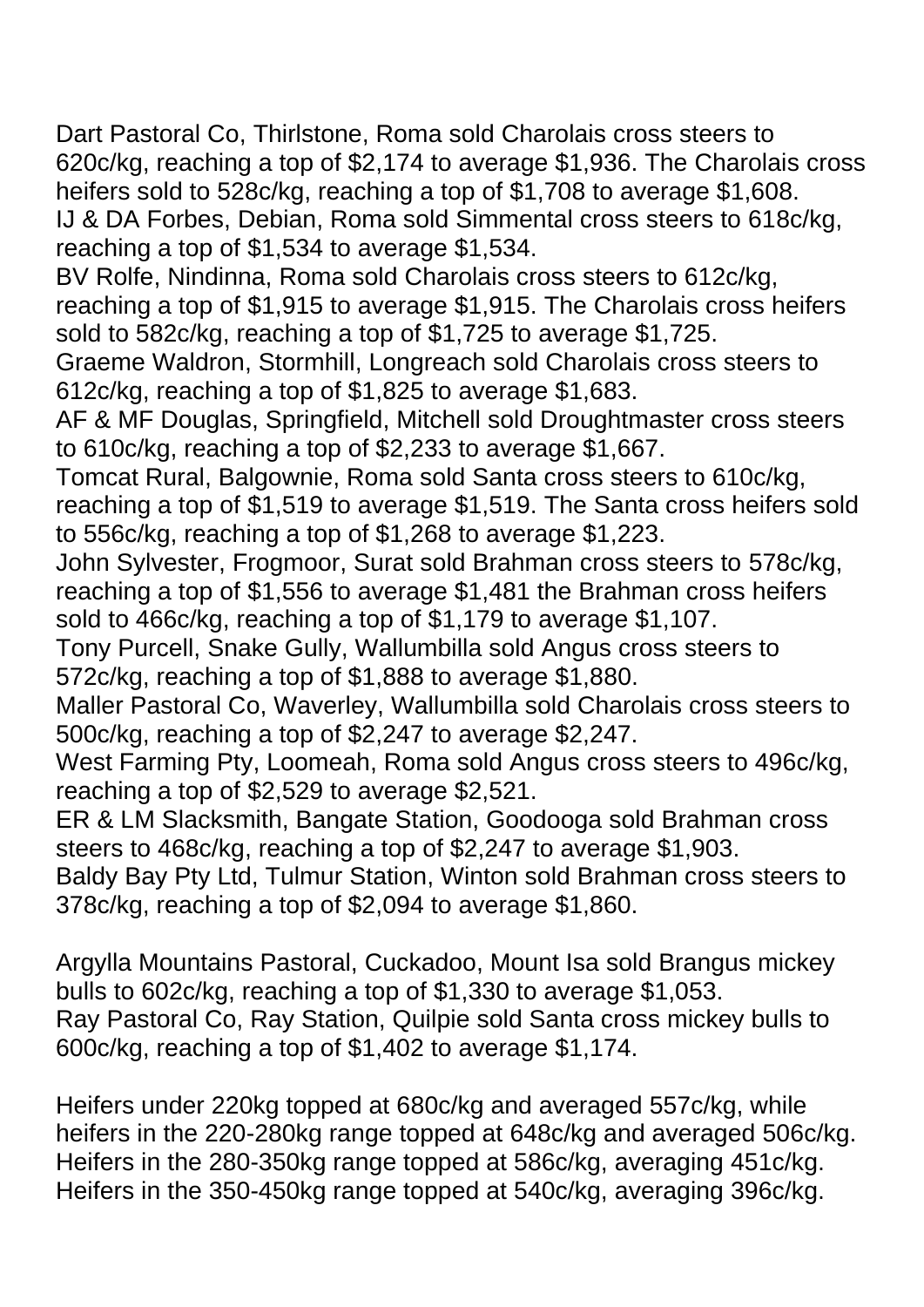BD, LP, JK, BD Hornick, Junedale, Injune sold Charolais cross heifers to 604c/kg, reaching a top of \$1,766 to average \$1,508. AJM Pastoral Co, Glendilla, Cunnamulla sold Composite heifers to 516c/kg, reaching a top of \$2,160 to average \$1,415. Douglas John Slack Family Trust & DJ Slack, Glenearn, Surat sold Brahman heifers to 436c/kg, reaching a top of \$1,472 to average \$1,308.

Cows in the 300-400kg range reached 346c/kg and averaged 276c/kg, while cows in the 400kg-500kg range reached 360c/kg and averaged 326c/kg. Cows over 500kg topped at 386c/kg, averaging 360c/kg.

## *NEXT STORE SALE IS 28th SEPTEMBER PJH SELL 3 rd POSITION*